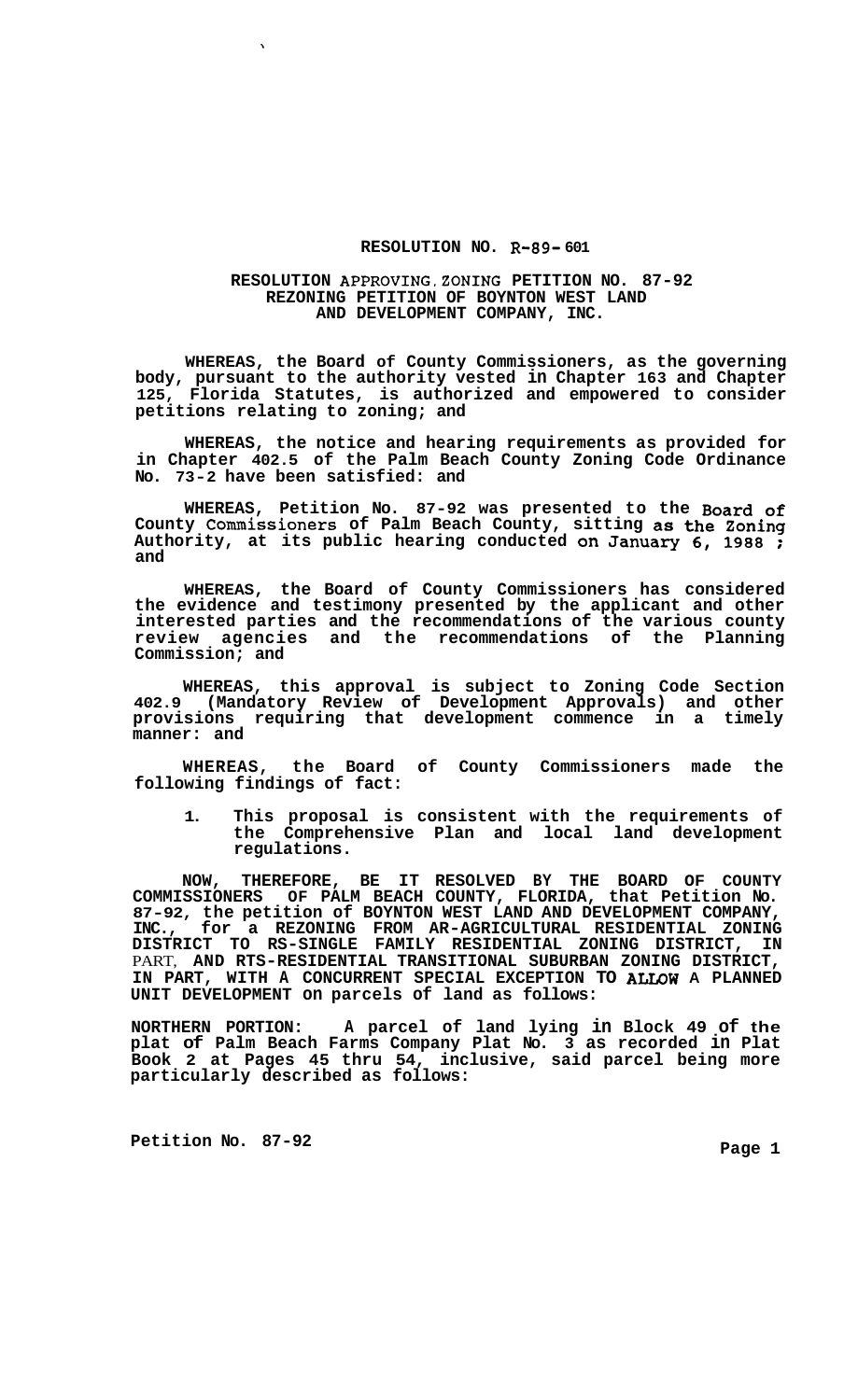**Tract 17, less the North 110.00 feet thereof and less the West 55.00 feet thereof; Tracts 18 thru 32 inclusive, less the North 110.00 feet thereof; Tracts 33 thru 47 inclusive; Tract 48, less the West 25.00 feet thereof;** 

**TOGETHER WITH THE FOLLOWING DESCRIBED PARCEL: That certain 50 foot wide road right-of-way lying westerly of Tracts 23 and 24, of Block 48 and Easterly of Tracts 32 and 33 of Block 49 in the Plat of Palm Beach Farms Company Plat No. 3 as recorded in Plat Book 2 at Pages 45 thru 54** , **inclusive,less the North 110.00 feet thereof being the Lake Worth Drainage District right-of-way for Boynton Canal.** 

**SOUTHERN PORTION: A parcel of land lying in Block 49 of the Plat of Palm Beach Farms Company Plat No. 3 as recorded in Plat Book 2 at Pages 45 thru 54, inclusive, said parcel being more particularly described as the follows:** 

**Tract 59, less the North 38.3 feet thereof; Tract 60, less the North 38.00 feet thereof; Tracts 61 thru 63 inclusive, less the North 38.3 feet thereof; Tract 64, less the North 38.00 feet thereof; Tracts 65 thru 70 inclusive; Tracts 91** thru **96 inclusive; Tracts 97 thru 102 inclusive, less the South 30.00 feet thereof.** 

**TOGETHER WITH THE FOLLOWING DESCRIBED PARCELS: That certain 50.00 foot wide road right-of-way lying westerly of Tracts 39, 40, and** *55* **of Block 48 and Easterly of Tracts 64, 65, and 96 of Block 49 in the Plat of Palm Beach Farms Company Plat 3 as recorded in Plat Book 2 at Pages 45 thru 54, inclusive.** 

**The West 1/2 of that certain 50.00 foot wide road right-bf-way lying Westerly of Tract 56 of Block 48 and Easterly of Tract 97 of Block 49 in the Plat of Palm Beach Farms Company Plat No. 3 as recorded in Plat Book 2 at Pages 45 thru 54, inclusive, less the South 30.00 feet thereof.** 

**That certain 30.00 foot wide road right-of-way lying Southerly of Tracts 65,66,67,68,69, and 70 and lying Northerly of Tracts 91, 92, 93, 94, 95, and 96 in Block 49 of the Plat of Palm Beach Farms Company Plat No. 3 as recorded in Plat Book 2 at Pages 45 thru 54, inclusive, located on the north side of Boynton West Road (S.R. 804), approximately** *.5* **mile west of Jog Road, was approved as advertised.** 

Petition No. 87-92 **Page 2 Page 2**